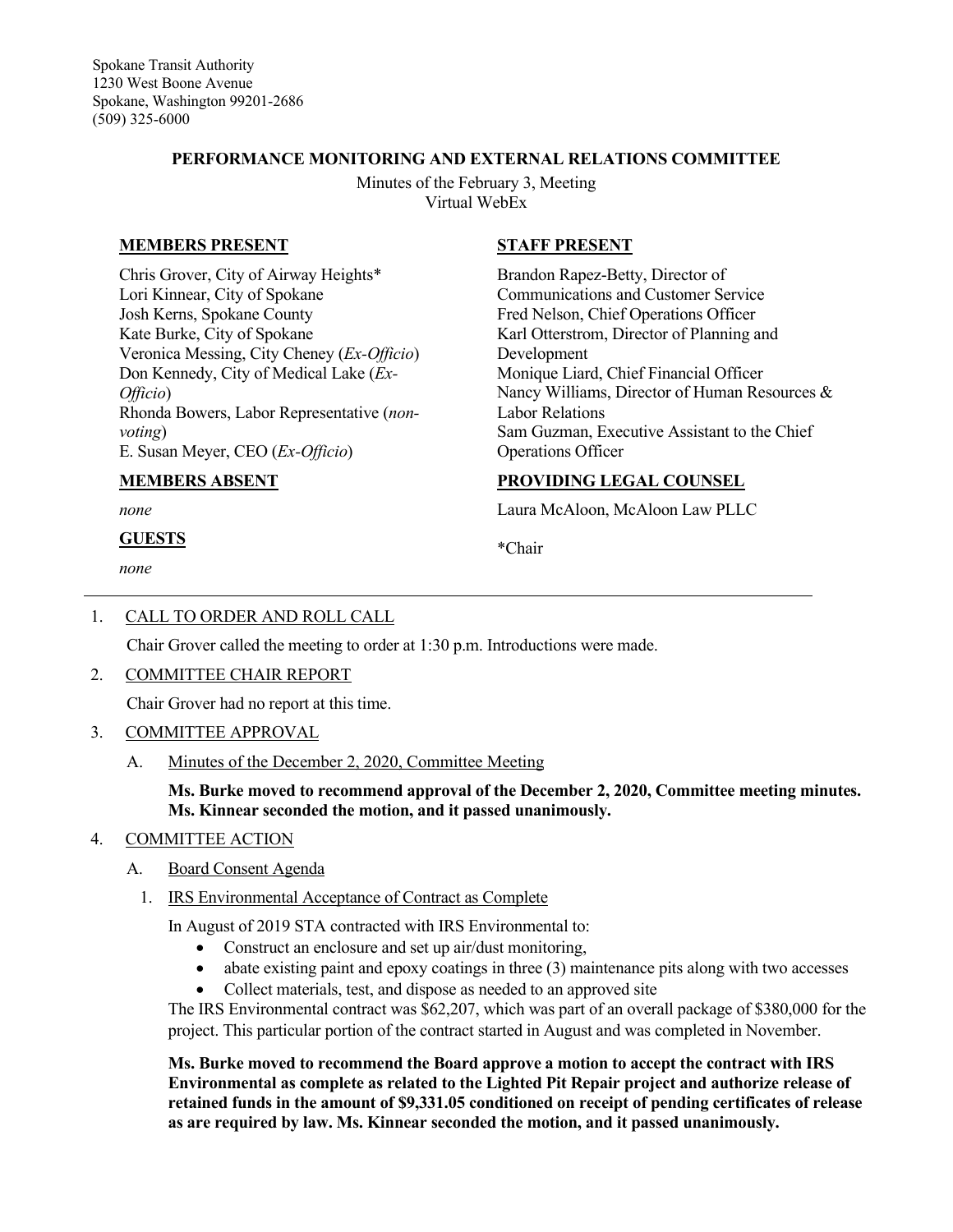# 2. Scope of Work (SOW) and Budget Approval – Non-Diesel Underground Storage Tank (UST) Replacement

The non-diesel underground storage tanks are a project that dates back to 2015 when funds were set aside in the Capital Improvement Plan (CIP). There are nine (9) tanks scattered throughout the Boone campus that were installed between 1985 and 1986. Each UST has a 30 to 40 year life expectancy, so all nine tanks need to be replaced or filled in and closed off (abandoned). Mr. Nelson reviewed the positions and plans for all nine USTs, noting that the final decision about replacing or abandoning each tank will be left to the engineers.

The original budget for this project was set in 2015, however, now that the engineers have gathered some initial data, their estimate exceeds the \$1.48M currently designated in the CIP. The new engineer's construction cost estimate is \$1.52M. Adding in sales tax from Washington State, contingency, permitting, and architectural and engineering fees, the revised project total is \$2.10M, which is a budgetary increase of \$620K.

Discussion ensued about the life expectancy of the new USTs as well as the ramifications of abandoning tanks and possible associated costs.

**Ms. Kinnear moved to recommend the Board approve a budgetary increase of \$620,000 to the Non-Diesel Underground Storage Tank Project, and Conditioned on board approval of the budgetary increase, approve the general scope of the work and authorize staff to release an invitation for bid for the construction of the Non-Diesel Underground Storage Tank Project. Ms. Burke seconded the motion, and it passed unanimously.**

## 3. Spokane Falls Station Construction Final Acceptance

The Spokane Falls Station project improved the safety and on-time performance experience for passengers at the Spokane Falls Community College campus by eliminating a pair of on-street transit stops and creating three (3) on campus Transit bays. The Station also includes platforms for customer boarding and alighting, as well as amenities such as real time information signs and security cameras. In addition, there is a new traffic signal installed at Elliot Drive and W Fort George Wright Drive that accommodates both pedestrians and traffic movements. STA worked very closely with the Community College to develop the design to minimize the impact on existing parking.

The overall project budget, as authorized in the Capital Improvement Program, was \$2.96M. The project budget included the contract with NNAC inc., architectural engineering fees, permit fees, security cameras, utilities, etc. Total project expenses were \$2.66M, resulting in a remaining budget of about \$298K. Of that remainder, \$102K is derived from state grants, and any underspent state grant money is returned to the state, making the net savings on this project just under \$200K.

**Ms. Kinnear moved to recommend the Board a motion to accept the contract with NNAC, Inc. for the Spokane Falls Station project as complete subject to the receipt of such certificates of release as are required by law which will then allow release of the retainage bond. Mr. Kerns seconded the motion, and it passed unanimously.**

#### 4. Swiftly Software Contract Agreement

In 2020 STA acquired a one-year software license with Swiftly. Swiftly is used throughout the country and helps improve bus service by providing information that can be used to actualize schedule improvements. It allows staff to look at the network in real-time and visualize existing information across the system as well as view historic data. It is cloud-based software, so there is no overhead in terms of maintenance for STA staff, and it allows for unlimited users inside the organization to review and access the data.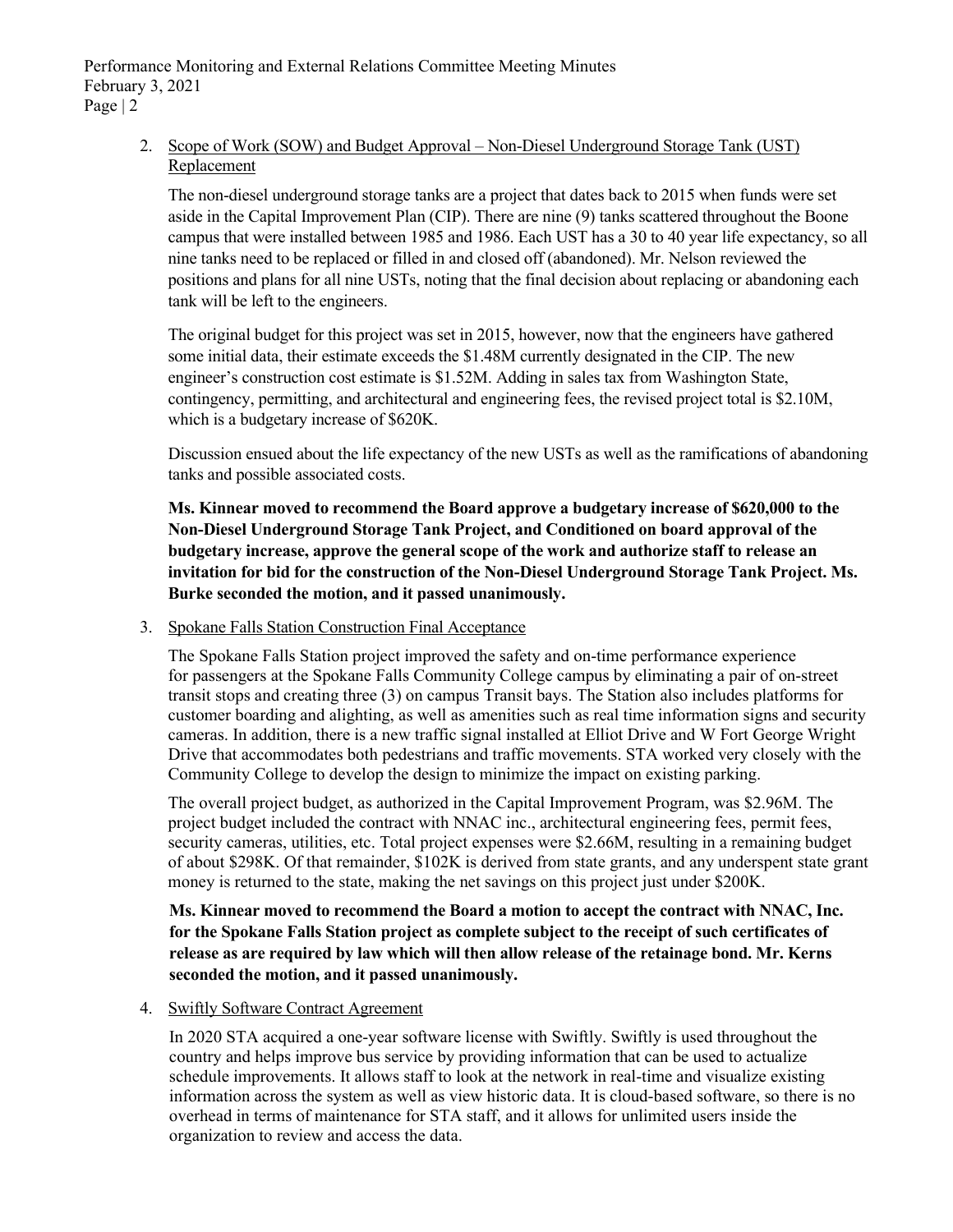Performance Monitoring and External Relations Committee Meeting Minutes February 3, 2021 Page  $|3$ 

Three (3) modules are included in STA's current license:

- Run Times
- GPS Playback
- Live Operations

Initial goals for the software included improving the customer experience, improving performance and reliability, and reducing costs while increasing efficiency. Mr. Otterstrom provided a few examples demonstrating how these goals were realized and proposed a two (2) year contract extension. Swiftly as agreed to maintain the same annual license fee of \$78K if the contract were extended, so this extension would add on an additional \$156K to the contract, bringing the total to \$234K.

Discussion ensued regarding the software's ability to assist in altering schedules as Covid-19 restrictions lessen and ridership increases.

# **Ms. Burke moved to recommend the Board of Directors authorize the CEO to extend the agreement for three Swiftly Modules for two years for a total of \$156,000 plus sales tax. Ms. Kinnear seconded the motion, and it passed unanimously.**

- B. Board Discussion Agenda
	- 1. *(no items presented this month)*

### 5. REPORTS TO COMMITTEE

A. *(no items presented this month)*

## 6. CEO REPORT

- Sales tax collected on November 2020 retail sales was 2.0% above January 2020 actual and 18.4% above budget.
- Two (2) transportation revenue packages have been made available in the legislature.
	- o Senator Hobbs, Chair of the City Transportation Committee, has a 16-year, \$18 billion transportation revenue package that relies on 6 cents of additional gas tax and two carbon pricing options. There is also bonding in this package on the gas tax. This package includes \$25M for the Division Bus Rapid Transit project.
	- $\circ$  Representative Fey and five (5) of his colleagues have introduced a \$26B, 16-year package that has no debt. This package relies on an 18-cent gas tax that is indexed to provide funding for maintenance and preservation. It also has a carbon fee of \$15 per ton. There is no list of projects yet for this package.
- The Department of Transportation has rated and recommended to the legislature approval of Regional Mobility Grants. Two (2) of STA's projects, I-90 Valley High Performance Transit (\$7.5M) and the Sprague High Performance Transit (\$2M), are both being recommended to the legislature for approval.
- A federal mask requirement was announced regarding masks required on all forms of road, air, and rail transportation. Washington state already requires masking, and STA is currently doing everything that this requirement necessitates. However, staff is going to change the signage on buses and facilities so that the passengers understand this is now a federal requirement.
- STA is encouraging employees to educate themselves about vaccines, and STA has created an incentive for employees who wish to be vaccinated; they may get two (2) hours of paid time per vaccine.
- Ms. Williams has been working with the Health District and has arranged for Paratransit Operators to fill spots at the arena when there are unused vaccines from missed/canceled appointments.